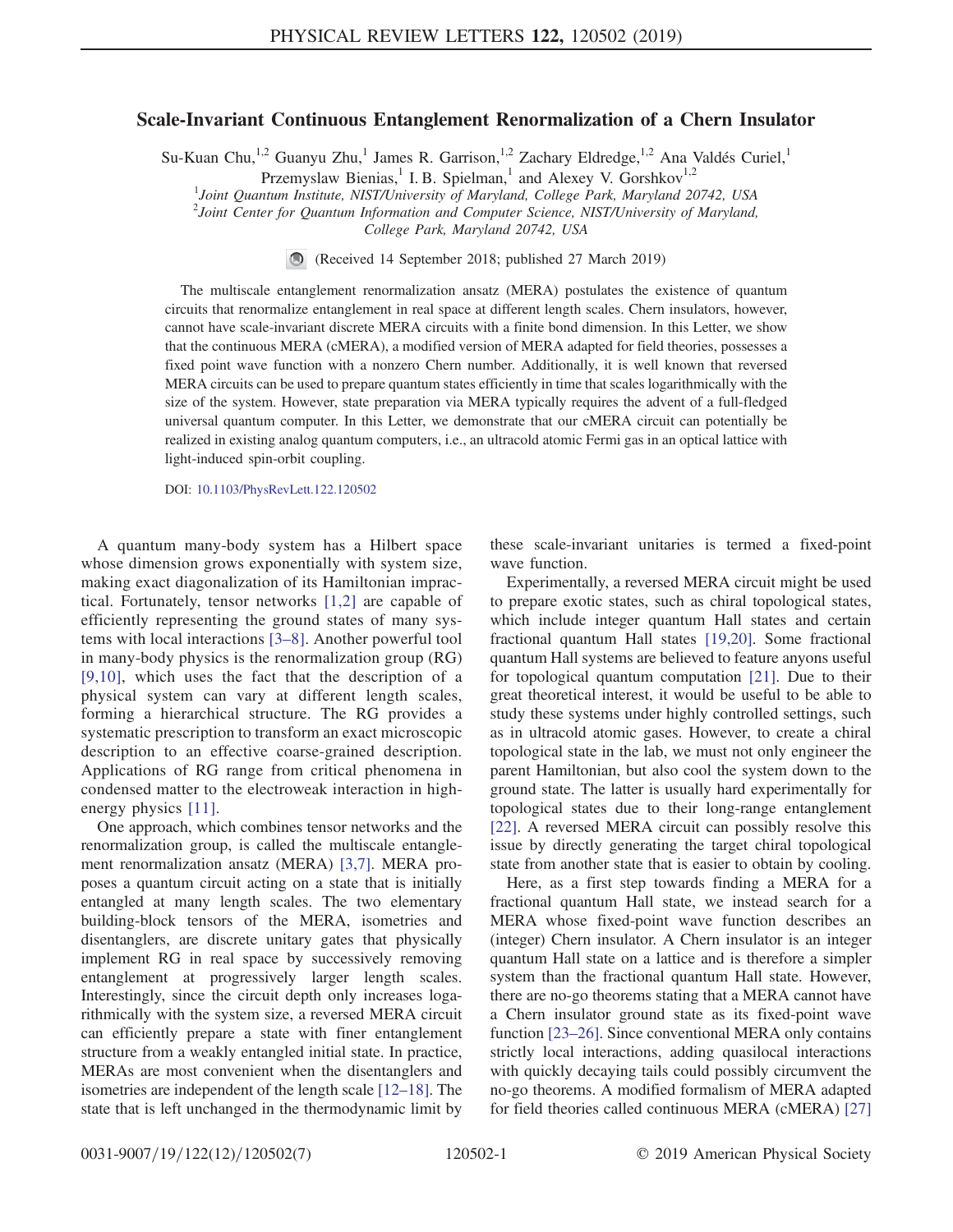can include such quasilocal interactions [\[28\]](#page-5-1). The distinction between strictly local and quasilocal interactions is that the interaction range of the former is finite, while the latter are a broader class that includes interactions decaying faster than any power law with respect to distance, e.g., exponentially decaying interactions. In contrast to the MERA paradigm, in which the renormalization circuit consists of discrete unitary gates, cMERA treats the circuit time, which corresponds to the length scale, as a continuous variable and generates continuous entanglement renormalization using a Hermitian Hamiltonian.

In this Letter, we show that a type of Chern insulator wave function can be generated by a scale-invariant cMERA circuit. The Chern insulator model we consider is the Bernevig-Hughes-Zhang model in the continuum limit [\[29\].](#page-5-2) In addition, we propose a possible experimental realization of the cMERA circuit with neutral <sup>171</sup>Yb atoms in an optical lattice by introducing spin-orbit coupling.

Our work complements and can be contrasted with Refs. [\[30,31\].](#page-5-3) While Ref. [\[30\]](#page-5-3) previously developed a cMERA for the continuous Chern insulator model mentioned above, our work uses a scale-invariant disentangler. Other prior work in Ref. [\[31\]](#page-5-4) presented a scale-invariant entanglement renormalization for a two-band Chern insulator model. While Ref. [\[31\]](#page-5-4) makes use of the lattice structure and quasiadiabatic paths between a series of gapped Hamiltonians, our cMERA approach allows smooth time evolution and emphasizes the continuum physics. Another difference is that the RG evolution in Ref. [\[31\]](#page-5-4) involves interactions decaying with distance faster than any power-law function but slower than an exponential, whereas our cMERA only needs an exponentially decaying interaction. Other known methods for representing chiral topological states include artificial neural network quantum states [32–[34\],](#page-5-5) projected entangled pair states [\[25,35](#page-5-6)–37], matrix product states [\[38\]](#page-5-7), and polynomial-depth unitary circuits [\[39\]](#page-5-8).

Review of cMERA.—Within the framework of conven-tional MERA [\[3,7\]](#page-4-1), disentanglers  $V_u$  and isometries  $W_u$ are strictly local discrete unitary operators employed to renormalize entanglement at layer  $u \in \mathbb{Z}^+$ . In cMERA [\[27\]](#page-5-0), we simply replace them by continuous unitary transformations, which are infinitesimally generated by selfadjoint operators  $K(u)$  and L:  $V_u \rightarrow e^{-iK(u)du}$ ,  $W_u \rightarrow$  $e^{-iLdu}$ . The notation du denotes an infinitesimal RG step, and  $u \in (-\infty, 0]$ . When the continuous variable used to be at the ultraviolet approaches zero, the system is said to be at the ultraviolet (UV) length scale, possessing both short-range and longrange entanglement. As  $u \rightarrow -\infty$ , the system flows to the infrared (IR) length scale, where short-range entanglement is removed and nearly all degrees of freedom are disentangled from each other. Note that the generator of disentangler  $K(u)$  can in general depend on scale u. A cMERA is called scale invariant if  $K(u)$  is independent of  $u$ .

To emulate the coarse-graining behavior of isometries in conventional lattice MERA, L is chosen to be the scaling transformation in field theory. For example, for a single fermion field  $\psi(\mathbf{x})$  in d spatial dimensions, we pick  $L =$  $-(i/2) \int [\psi^{\dagger}(\mathbf{x}) \mathbf{x} \cdot \nabla \psi(\mathbf{x}) - \mathbf{x} \cdot \nabla \psi^{\dagger}(\mathbf{x}) \psi(\mathbf{x})] d^d \mathbf{x}$  [\[27,30\]](#page-5-0);<br>thereby fermionic operators  $u(\mathbf{x})$  in real space and  $u(\mathbf{k})$  in thereby, fermionic operators  $\psi(\mathbf{x})$  in real space and  $\psi(\mathbf{k})$  in momentum space satisfy the following scaling transformations:  $e^{-i\mu L}\psi(\mathbf{x})e^{i\mu L} = e^{(d/2)\mu}\psi(e^{\mu}\mathbf{x}), e^{-i\mu L}\psi(\mathbf{k})e^{i\mu L} =$  $e^{-(d/2)u}\psi(e^{-u}\mathbf{k})$ . One can check that the anticommutation relations  $\{\psi(\mathbf{x}), \psi^{\dagger}(\mathbf{x}')\} = \delta(\mathbf{x} - \mathbf{x}')$  in real space and  $\delta w(\mathbf{k})$  with  $\psi(\mathbf{k}') = \delta(\mathbf{k} - \mathbf{k}')$  in momentum space are pre- $\{\psi(\mathbf{k}), \psi^{\dagger}(\mathbf{k}')\} = \delta(\mathbf{k} - \mathbf{k}')$  in momentum space are pre-<br>served under the scaling transformation. We will sometimes served under the scaling transformation. We will sometimes abuse the terminology to call  $K(u)$  and L themselves the disentangler and the isometry rather than the verbose generator of disentangler and generator of isometry.

<span id="page-1-0"></span>The renormalized wave function is governed by the Schrödinger equation,

$$
i\frac{\partial}{\partial u}|\Psi^{S}(u)\rangle = [K(u) + L]|\Psi^{S}(u)\rangle, \qquad (1)
$$

<span id="page-1-1"></span>where the superscript S denotes the Schrödinger picture. In this Letter, we will focus on the interaction picture, which provides a more convenient way to look at continuous entanglement renormalization. We treat L as a "free" Hamiltonian and  $K(u)$  as an "interaction" Hamiltonian, i.e.,  $|\Psi^{I}(u)\rangle = e^{iuL}|\Psi^{S}(u)\rangle$ , where the superscript I denotes the interaction picture Substituting this equation denotes the interaction picture. Substituting this equation into Eq. [\(1\),](#page-1-0) we obtain

$$
i\frac{\partial}{\partial u}|\Psi^{I}(u)\rangle = \hat{K}(u)|\Psi^{I}(u)\rangle, \qquad (2)
$$

where  $\hat{K}(u) \stackrel{\text{def}}{=} e^{i u L} K(u) e^{-i u L}$  is the disentangler in the interaction picture. The renormalized wave function interaction picture. The renormalized wave function  $|\Psi^{I}(u)\rangle$  at scale u can be formally written in terms of<br>the IR state  $|\Theta^{I}\rangle = |\Psi^{I}(u - \gamma x)|$  as the IR state  $|\Omega_{\text{IR}}^I\rangle \equiv |\Psi^I(u \to -\infty)\rangle$  as

$$
|\Psi^{I}(u)\rangle = \mathcal{P} \exp\left(-i \int_{-\infty}^{u} \hat{K}(u') du'\right) |\Omega^{I}_{\mathrm{IR}}\rangle, \qquad (3)
$$

where  $P$  is the path ordering operator. Unless otherwise stated, we will only consider the interaction picture; therefore, we will drop the superscript  $I$  in the rest of this Letter.

A continuous Chern insulator model.—We begin with a two-band continuous Chern insulator model in two spatial dimensions [\[29\]](#page-5-2) with Hamiltonian  $H = \int d^2 \mathbf{k} \psi^{\dagger}(\mathbf{k})$ <br>  $\mathbf{E}(\mathbf{k}) \cdot \mathbf{e}^{\dagger} \psi(\mathbf{k})$  where  $\mathbf{k} = (k - k) \in \mathbb{R}^2$   $\mathbf{E}(\mathbf{k}) = (k - k)$  $[\mathbf{R}(\mathbf{k}) \cdot \boldsymbol{\sigma}] \psi(\mathbf{k})$ , where  $\mathbf{k} = (k_x, k_y) \in \mathbb{R}^2$ ,  $\mathbf{R}(\mathbf{k}) = (k_x, k_y, k_z)$  $(m - k^2), m > 0, k \equiv |\mathbf{k}| = \sqrt{k_x^2 + k_y^2}$ , and  $\boldsymbol{\sigma} = (\sigma_x, \sigma_y, \sigma_z)$ is a vector of Pauli matrices. The fermionic operator  $\psi(\mathbf{k})$ is a two-component spinor  $\psi(\mathbf{k}) \equiv [\psi_1(\mathbf{k}) \psi_2(\mathbf{k})]^T$  whose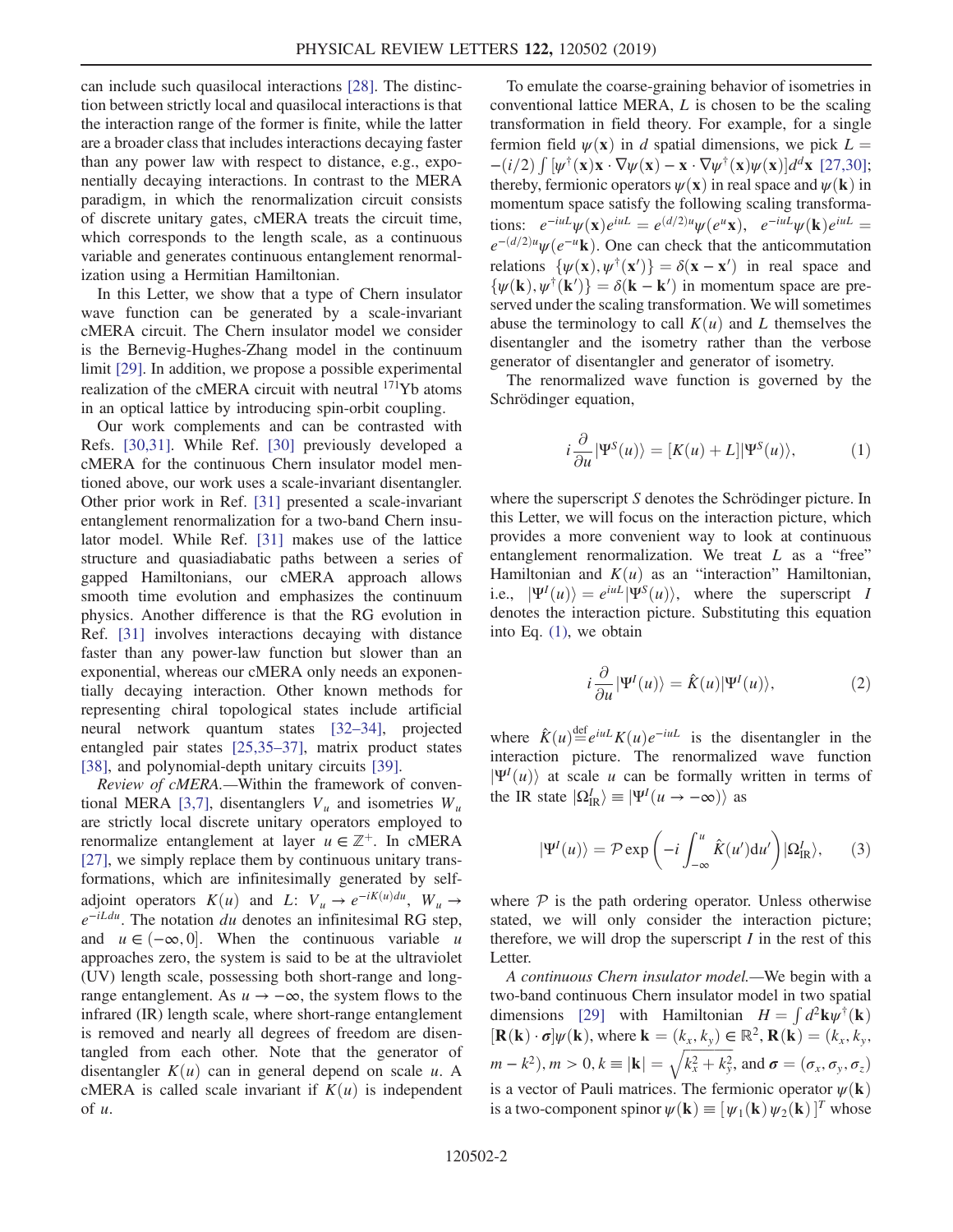components satisfy  $\{\psi_i^{\dagger}(\mathbf{k}), \psi_j(\mathbf{k}')\} = \delta_{ij}\delta(\mathbf{k} - \mathbf{k}')$  for  $i, j \in \{1, 2\}.$ 

<span id="page-2-0"></span>The ground state, which has the lower band filled, is [\[30\]](#page-5-3)

$$
|\Psi\rangle = \prod_{\mathbf{k}} [u_{\mathbf{k}} \psi_2^{\dagger}(\mathbf{k}) - v_{\mathbf{k}} \psi_1^{\dagger}(\mathbf{k})]|vac\rangle,
$$
  

$$
u_{\mathbf{k}} = \frac{1}{\sqrt{N_k}} \left[ (m - k^2) + \sqrt{(m - k^2)^2 + k^2} \right],
$$
  

$$
v_{\mathbf{k}} = \frac{1}{\sqrt{N_k}} (ke^{-i\theta_{\mathbf{k}}}),
$$
 (4)

where  $N_k$  is a k-dependent normalization factor such that  $|u_{\mathbf{k}}|^2 + |v_{\mathbf{k}}|^2 = 1$ , and the state  $|vac\rangle$  is the vacuum state<br>annihilated by  $u_{\mathbf{k},\mathbf{k}}(k)$ . The angle  $\theta$ , is defined via  $k =$ annihilated by  $\psi_{1,2}(\mathbf{k})$ . The angle  $\theta_{\mathbf{k}}$  is defined via  $k_x =$  $k \cos \theta_{k}$  and  $k_{y} = k \sin \theta_{k}$ ; i.e., it is the polar angle in momentum space. The Chern number of the bottom band of this two-band system is  $C = (1/4\pi) \int_{\mathbb{R}^2} d^2 \mathbf{k} \mathbf{n}(\mathbf{k}) \cdot d\mathbf{k}$ <br> $\int [\partial \mathbf{n}(\mathbf{k})/\partial k] \cdot [\partial \mathbf{n}(\mathbf{k})/\partial k] = 1$  where  $\mathbf{n}(\mathbf{k}) =$  $\left\{ \left[ \partial \mathbf{n}(\mathbf{k}) / \partial k_x \right] \times \left[ \partial \mathbf{n}(\mathbf{k}) / \partial k_y \right] \right\}$ [**P** (**k**)/[**P** (**k**)]] and where the  $\} = 1$ , where  $n(k) \equiv$ <br>he integrand divided by two  $[\mathbf{R}(\mathbf{k})/|\mathbf{R}(\mathbf{k})|]$  and where the integrand divided by two<br>is called the Berry curvature is called the Berry curvature.

Now, we show how to obtain a scale-invariant cMERA for this model.

Entanglement renormalization of the Chern insulator.— Following the convention in Refs. [\[27,30,40\],](#page-5-0) we take the Gaussian ansatz for the disentangler in the Schrödinger picture,  $K(u) = i$ <br> $W(u) \cdot k(u) = i$  $\int d^2\mathbf{k} \left[ g(\mathbf{k}, u) \psi_1^{\dagger}(\mathbf{k}) \psi_2(\mathbf{k}) + g^*(\mathbf{k}, u) \right]$  $\psi_1(\mathbf{k})\psi_2^{\dagger}(\mathbf{k})$  [\[41\]](#page-5-9). If we require our disentangler to be scale invariant then  $g(\mathbf{k}, u)$  should not have explicit u scale invariant, then  $g(\mathbf{k}, u)$  should not have explicit u dependence,  $g(\mathbf{k}, u) = g(\mathbf{k})$ . We also take the ansatz that  $g(\mathbf{k}) = \mathcal{H}(k)e^{-i\theta_{\mathbf{k}}}$ , where  $\mathcal{H}(k)$  is a real-valued function to be determined. Through rewriting the disentangler as  $K(u) = \int d^2 \mathbf{k} \psi^{\dagger}(\mathbf{k}) [\mathbf{H}(\mathbf{k}) \cdot \sigma] \psi(\mathbf{k})$  with  $\mathbf{H}(\mathbf{k}) = [\mathcal{H}(k) \sin \theta, -\mathcal{H}(k) \cos \theta, 0]$  we can intuitively under- $[\mathcal{H}(k) \sin \theta_k, -\mathcal{H}(k) \cos \theta_k, 0]$ , we can intuitively under-<br>stand its action by imagining an effective magnetic field of stand its action by imagining an effective magnetic field of strength  $H(k)$  in a clockwise direction about the origin applied to the pseudo-spin at each momentum point. In the interaction picture, the disentangler becomes

<span id="page-2-5"></span>
$$
\hat{K}(u) = i \int d^2 \mathbf{k} [\mathcal{H}(e^{-u}k)e^{-i\theta_{\mathbf{k}}} \psi_1^{\dagger}(\mathbf{k})\psi_2(\mathbf{k})
$$

$$
+ \mathcal{H}(e^{-u}k)e^{i\theta_{\mathbf{k}}} \psi_1(\mathbf{k})\psi_2^{\dagger}(\mathbf{k})]. \tag{5}
$$

<span id="page-2-2"></span>Now, we start to renormalize the wave function and determine the form of the disentangler. We assume that the renormalized wave function at scale u can be expressed as

<span id="page-2-3"></span>
$$
|\Psi(u)\rangle = \prod_{\mathbf{k}} [P_{\mathbf{k}}(u)\psi_2^{\dagger}(\mathbf{k}) - Q_{\mathbf{k}}(u)\psi_1^{\dagger}(\mathbf{k})]|vac\rangle, \tag{6}
$$

with  $|P_{k}(u)|^{2} + |Q_{k}(u)|^{2} = 1$ . From Eq. [\(2\),](#page-1-1) we get

$$
P_{\mathbf{k}}(u) = A_{\mathbf{k}}e^{-i\varphi(e^{-u}\mathbf{k})} + B_{\mathbf{k}}e^{i\varphi(e^{-u}\mathbf{k})},
$$
  
\n
$$
Q_{\mathbf{k}}(u) = -ie^{-i\theta_{\mathbf{k}}}[A_{\mathbf{k}}e^{-i\varphi(e^{-u}\mathbf{k})} - B_{\mathbf{k}}e^{i\varphi(e^{-u}\mathbf{k})}].
$$
\n(7)

Coefficients  $A_k$  and  $B_k$  are complex numbers with  $|A_{\mathbf{k}}|^2 + |B_{\mathbf{k}}|^2 = \frac{1}{2}$ , and  $\varphi(e^{-u}\mathbf{k}) \equiv \int_{\mathcal{K}^{u}}^{\infty} \mathcal{H}(t)(dt/t)$ . At UV scale  $u = 0$ , the wave function should match the ground state in Eq. [\(4\);](#page-2-0) at IR scale  $u \to -\infty$ , we would like the renormalized wave function to be the product state  $\prod_{\mathbf{k}} \psi_1^{\dagger}(\mathbf{k}) |\text{vac}\rangle$  or the product state  $\prod_{\mathbf{k}} \psi_2^{\dagger}(\mathbf{k}) |\text{vac}\rangle$ <br>177.30.401 By taking  $A_1 = -(1/2i)$  and  $B_2 = (1/2i)$  the [\[27,30,40\]](#page-5-0). By taking  $A_{\bf k} = -(1/2i)$  and  $B_{\bf k} = (1/2i)$ , the boundary conditions can be satisfied by requiring

<span id="page-2-1"></span>
$$
\mathcal{H}(k) = \frac{k(m+k^2)}{2[k^4 + k^2(1-2m) + m^2]}.
$$
 (8)

Substituting Eq.  $(8)$  into Eqs.  $(6)$  and  $(7)$ , we attain an explicit form of the renormalized wave function,

$$
|\Psi(u)\rangle = \prod_{\mathbf{k}} \frac{1}{\sqrt{N_{k,u}}} \left[ \left( (m - k^2 e^{-2u}) + \sqrt{(m - k^2 e^{-2u})^2 + k^2 e^{-2u}} \right) \psi_2^{\dagger}(\mathbf{k}) - ke^{-u} e^{-i\theta_{\mathbf{k}}} \psi_1^{\dagger}(\mathbf{k}) \right] |vac\rangle, \tag{9}
$$

where  $N_{k,u}$  is a normalization factor that depends on k and  $u$ . The Berry curvature of the renormalized wave function at different  $u$  is shown schematically in Fig. [1.](#page-2-4) The IR state is  $|\Omega_{\text{IR}}\rangle = \lim_{u \to -\infty} |\Psi(u)\rangle = \prod_{\mathbf{k}} e^{-i\theta_{\mathbf{k}}} \psi_1^{\dagger}(\mathbf{k}) |\text{vac}\rangle$ , which is equal to  $\prod_{\mathbf{k}} \psi_1^{\dagger}(\mathbf{k}) |\text{vac}\rangle = \prod_{\mathbf{x}} \psi_1^{\dagger}(\mathbf{x}) |\text{vac}\rangle$  up to an overall phase. Note that the nonzero Chern number does an overall phase. Note that the nonzero Chern number does not survive in the IR state because the integration operation does not commute with the limit  $u \rightarrow -\infty$ . However, at any finite  $u$ , the Chern number is always one. Therefore, there is no phase transition during the entanglement

<span id="page-2-4"></span>

FIG. 1. Berry curvature of the renormalized wave function in the interaction picture at different scales  $u$ , drawn schematically in momentum space. The blue arrow corresponds to the direction of the reversed cMERA circuit. The area contributing to the Chern number expands as one approaches the UV scale.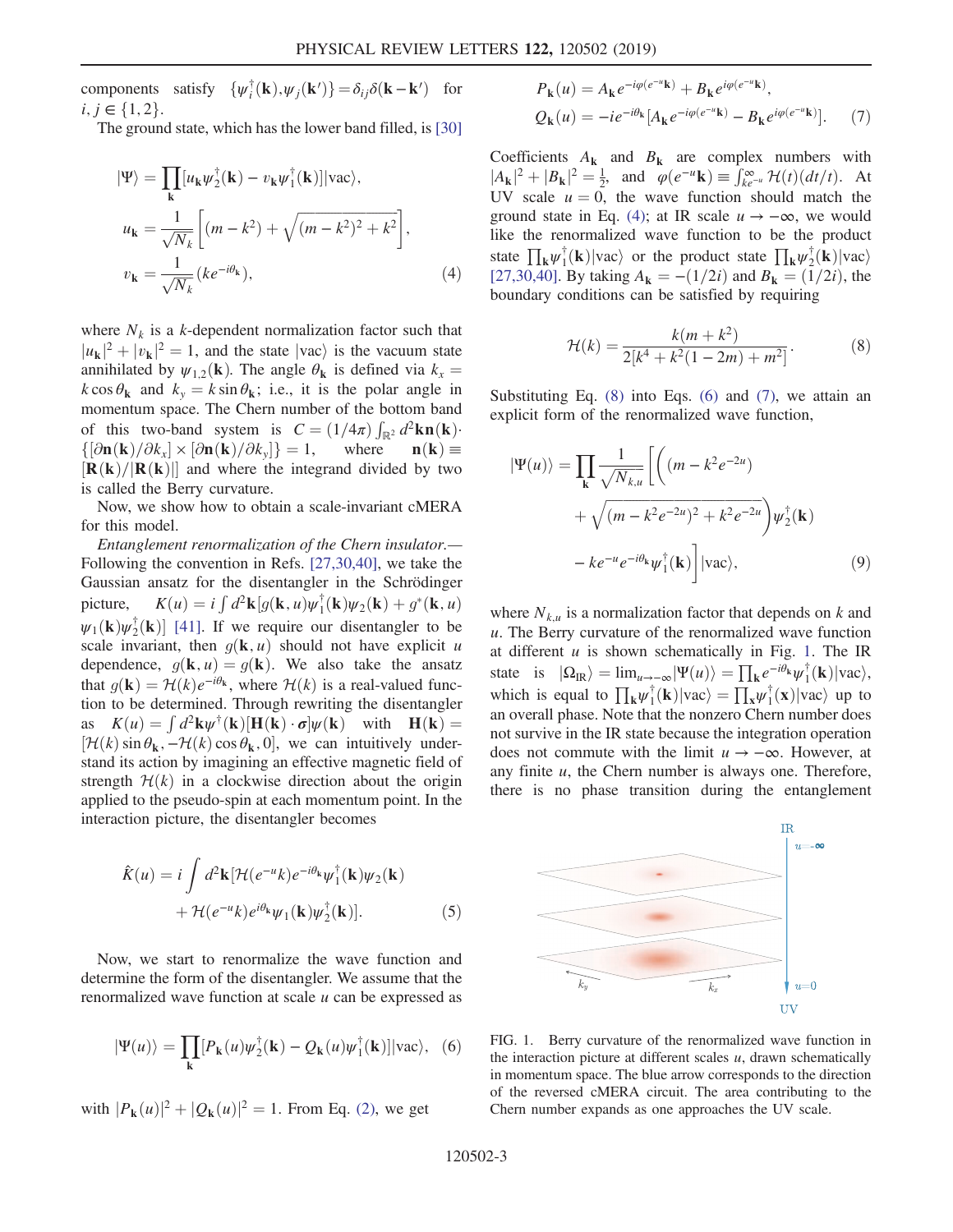renormalization process, which is consistent with the results in Refs. [\[30,42,43\]](#page-5-3).

To analyze the spatial structure of the disentangler, we rewrite the expression for  $\mathcal{H}(k)$ . We first define  $\lambda_+$  and  $\lambda_$ as the two roots of the equation  $x^2 + (1 - 2m)x + m^2 = 0$ ,  $\lambda_{\pm} = \left[(-1 + 2m \pm \sqrt{1 - 4m})/2\right]$ . They are real and negative when  $0 \le m \le 1/4$ . Although setting this restriction ative when  $0 < m < 1/4$ . Although setting this restriction on  $m$  is not necessary for our disentangler, we will assume it in the following in order to assist our experimental realization. Now, the expression  $\mathcal{H}(k)$  can be rewritten as

<span id="page-3-1"></span>
$$
\mathcal{H}(k) = \left(\frac{-1 + \sqrt{1 - 4m}}{4\sqrt{1 - 4m}}\right) \frac{k}{k^2 - \lambda_+} + \left(\frac{1 + \sqrt{1 - 4m}}{4\sqrt{1 - 4m}}\right) \frac{k}{k^2 - \lambda_-}.
$$
 (10)

By inserting this expression into Eq. [\(5\)](#page-2-5) and performing a Fourier transform, it can be shown that the disentangler in real space decays exponentially with characteristic length  $e^{-u}/\max\{\sqrt{-\lambda_+}, \sqrt{-\lambda_-}\}\$ . Therefore, our cMERA involves quasilocal interactions.

Experimental realization of the cMERA circuit.—We propose a way to realize our reversed cMERA circuit to prepare a Chern insulator state in an optical lattice with neutral <sup>171</sup>Yb, which are fermionic atoms with two outer electrons. From now on, we will drop the word "reversed" for our cMERA circuit when the context is clear. Recall that the cMERA circuit starts with an initial IR state. As discussed above, the IR state at  $u \rightarrow -\infty$  does not have the correct Chern number; therefore, we start from a near-IR state with large negative  $u$ . In addition, the cMERA circuit is only valid on a lattice when the continuum approximation holds. Therefore, throughout the circuit, the physical length scale  $e^{-u}/\max\{\sqrt{-\lambda_+}, \sqrt{-\lambda_-}\}\$  should<br>be significantly larger than the lattice spacing. At the same be significantly larger than the lattice spacing. At the same time, this length scale should be significantly smaller than the total size of the lattice so that boundary effects do not dominate the bulk physics. Going forward, we begin with a near-IR state and use our cMERA circuit to obtain the UV state without ever violating these requirements.

Here, we assume that we already have an initial near-IR state waiting to be inserted into the cMERA circuit. Since, in finite-size systems, the Berry curvature is concentrated on a few discrete momentum points near  $k = 0$ , the preparation of this near-IR state should be fast if we can individually create states at each point in momentum space. In the Supplemental Material [\[44\]](#page-5-10), we provide one possible method for generating this initial state [\[44\]](#page-5-10).

We now present the cMERA circuit engineering scheme (see Supplemental Material [\[44\]](#page-5-10) for details). We use  $|g_1\rangle$ and  $|g_2\rangle$  as shorthand notations for the two stable hyperfine ground states  $|F = 1/2, m_F = -1/2$  and  $|F = 1/2,$  $m_F = 1/2$  in <sup>1</sup>S<sub>0</sub>; these form the basis of our spinor<br> $m(\mathbf{k}) = [m_{\ell}(\mathbf{k})]^{T}$  We find that if we have two  $\psi(\mathbf{k}) \equiv [\psi_1(\mathbf{k}) \psi_2(\mathbf{k})]^T$ . We find that if we have two

<span id="page-3-0"></span>

FIG. 2. A scheme to engineer the cMERA circuit in the interaction picture. The two excited states are coupled by spinorbit interaction to each other and by off-resonant lasers to the two ground states.

metastable excited states  $|e_1\rangle$  and  $|e_2\rangle$  (e.g., from the <sup>3</sup>P<br>manifold) with quadratic dispersions counled by spin-orbit manifold) with quadratic dispersions coupled by spin-orbit interaction and couple them off resonantly to the respective ground states as shown in Fig. [2](#page-3-0), then the disentangler in the interaction picture can be engineered. Intuitively, the spin-orbit interaction allows us to generate a momentumdependent effective magnetic field for Eq. [\(5\)](#page-2-5), whereas the off-resonant couplings to quadratic dispersive bands induce quadratic terms in the denominators of Eq. [\(10\).](#page-3-1) To accomplish this, we utilize the scheme detailed in Refs. [53–[56\]](#page-5-11) to create two dressed excited states coupled by spin-orbit interaction. However, as the two dressed states are linear combinations of bare excited states, the dressed states do not have good quantum numbers to have clear selection rules to forbid the transitions  $|g_1\rangle \leftrightarrow |e_2\rangle$ and  $|q_2\rangle \leftrightarrow |e_1\rangle$ . Nevertheless, by carefully choosing the driving fields to couple ground states to the bare excited states, we can create interferences to generate synthetic selection rules. By varying the laser parameters as the circuit progresses, we can engineer the disentangler in the interaction picture.

When the UV state is generated by the cMERA circuit, one can then use the experimental techniques introduced in Refs. [57–[59\]](#page-5-12) to measure the Chern number and the Berry curvature.

Discussion.—In this Letter, we found a quasilocal cMERA whose fixed-point wave function is a Chern insulator. This is a novel and unexpected way to represent systems with chiral topological order. We also demonstrate that our quasilocal quantum circuit can be realized experimentally in a cold atom system, despite the common intuition that a quantum circuit should be strictly local to allow easier implementation.

In our realization, we only explored one possibility to engineer spin-orbit coupling, but it may be possible to engineer the interaction in other ways, such as using magnetic fields on a chip [\[60\]](#page-6-0) or microwaves [\[61\]](#page-6-1). Other alkaline-earth atoms could also provide promising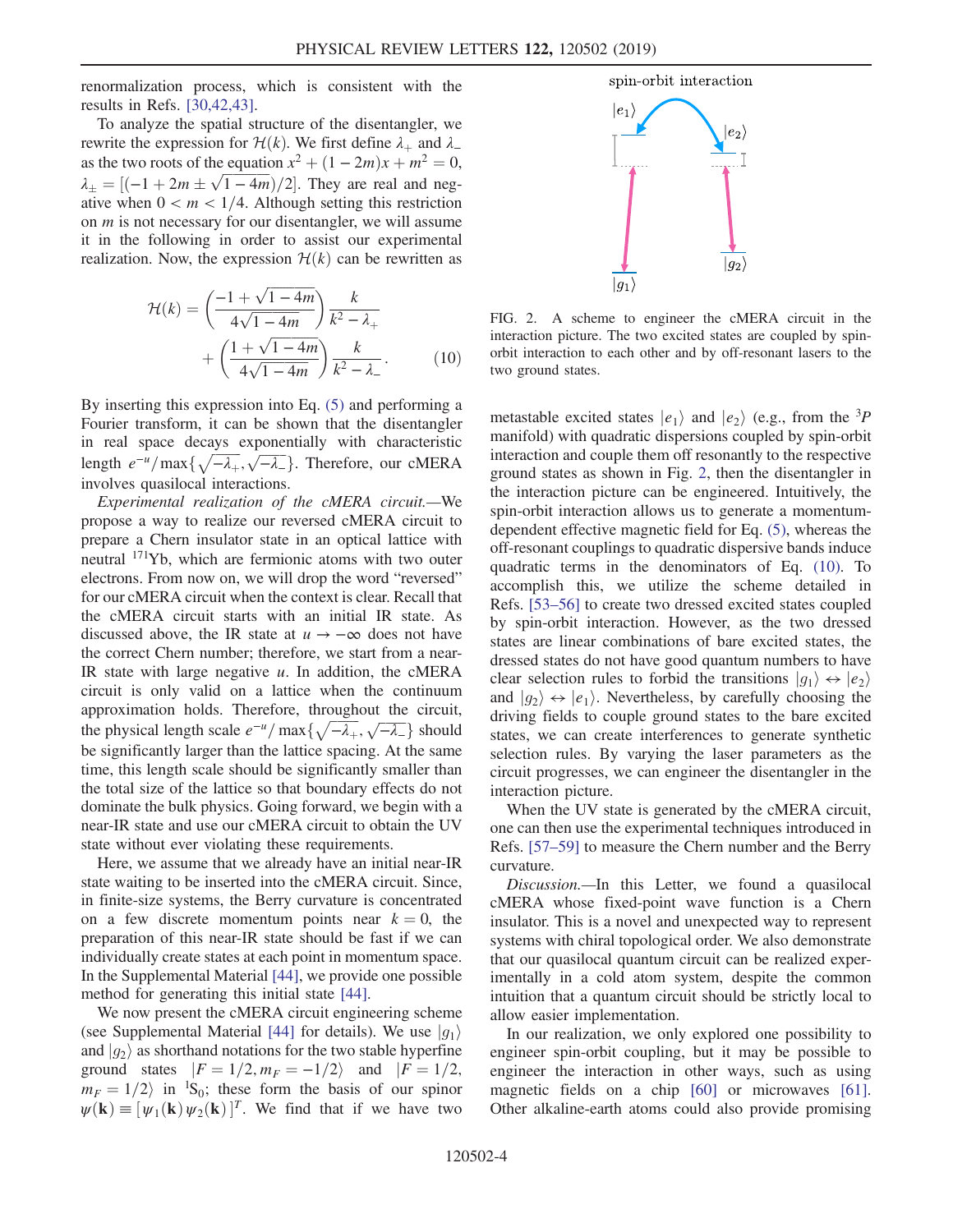experimental platforms. Although our experimental realization took place in the interaction picture, one could in principle instead use the Schrödinger picture for cMERA, where the lattice constant must continuously contract in an experiment [\[62,63\]](#page-6-2). By using our cMERA circuit, the Chern insulator bulk wave function can be prepared and detected. We leave it for future work to study the edge physics, for which one also needs to apply some unitaries on the edge during the initial state preparation process and to carefully design the corresponding disentanglers; otherwise, the edge physics might not be preserved under the bulk unitary process [\[42,43,64\]](#page-5-13).

It is also interesting that the Chern insulator ground state is a fixed point of our cMERA with *finite* correlation length. This observation seems to contradict the usual intuition that the fixed point correlation length must be zero or infinity, as the correlation length must decrease under rescaling of each strictly local RG step in real space. However, since our cMERA involves continuous time evolution and quasilocal interactions, it has the potential to restore the original correlation length after a finite time evolution. The no-go theorems in Refs. [23–[26\]](#page-4-8) are similarly circumvented by a cMERA construction. Our work suggests that quasilocal RG transformations are a more powerful framework than strictly local RG transformations. It also might shed light on some of the key properties of MERA-like formalisms for a wide range of chiral topological states. In the future, we hope to extend the methods of this Letter to fractional quantum Hall states.

We are grateful to Bela Bauer, Yu-Ting Chen, Ze-Pei Cian, Ignacio Cirac, Glen Evenbly, Zhexuan Gong, Norbert Schuch, Brian Swingle, Tsz-Chun Tsui, Brayden Ware, and Xueda Wen for helpful discussions. This project is supported by the AFOSR, NSF QIS, ARL CDQI, ARO MURI, ARO, NSF PFC at JQI, and NSF Ideas Lab. S. K. C. partially completed this work during his participation in the long-term workshop "Entanglement in Quantum Systems" held at the Galileo Galilei Institute for Theoretical Physics as well as "Boulder School: Quantum Information," which is supported by the National Science Foundation and the University of Colorado. He is also funded by the ACRI fellowship under the Young Investigator Training Program. G. Z. is also supported by ARO-MURI, YIP-ONR, and NSF CAREER (DMR431753240). J. R. G. acknowledges support from the NIST NRC Research Postdoctoral Associateship Award. Z. E. is supported in part by the ARCS Foundation. I. B. S. and A. V. C. acknowledge the additional support of the AFOSR's Quantum Matter MURI and NIST.

- [2] J. C. Bridgeman and C. T. Chubb, Hand-waving and interpretive dance: An introductory course on tensor networks, J. Phys. A 50[, 223001 \(2017\).](https://doi.org/10.1088/1751-8121/aa6dc3)
- <span id="page-4-1"></span>[3] G. Vidal, Class of Quantum Many-Body States That Can Be Efficiently Simulated, [Phys. Rev. Lett.](https://doi.org/10.1103/PhysRevLett.101.110501) 101, 110501 [\(2008\).](https://doi.org/10.1103/PhysRevLett.101.110501)
- [4] F. Verstraete and J. I. Cirac, Matrix product states represent ground states faithfully, [Phys. Rev. B](https://doi.org/10.1103/PhysRevB.73.094423) 73, 094423 [\(2006\).](https://doi.org/10.1103/PhysRevB.73.094423)
- [5] F. Verstraete, M. M. Wolf, D. Perez-Garcia, and J. I. Cirac, Criticality, the Area Law, and the Computational Power of Projected Entangled Pair States, [Phys. Rev. Lett.](https://doi.org/10.1103/PhysRevLett.96.220601) 96, 220601 [\(2006\).](https://doi.org/10.1103/PhysRevLett.96.220601)
- [6] M. B. Hastings, An area law for one-dimensional quantum systems, [J. Stat. Mech. 2007, P08024.](https://doi.org/10.1088/1742-5468/2007/08/p08024)
- [7] G. Vidal, Entanglement Renormalization, [Phys. Rev. Lett.](https://doi.org/10.1103/PhysRevLett.99.220405) 99[, 220405 \(2007\).](https://doi.org/10.1103/PhysRevLett.99.220405)
- [8] M. M. Wolf, F. Verstraete, M. B. Hastings, and J. I. Cirac, Area Laws in Quantum Systems: Mutual Information and Correlations, Phys. Rev. Lett. 100[, 070502 \(2008\)](https://doi.org/10.1103/PhysRevLett.100.070502).
- <span id="page-4-2"></span>[9] K. G. Wilson, The renormalization group and the  $\epsilon$  expansion, Phys. Rep. 12[, 75 \(1974\)](https://doi.org/10.1016/0370-1573(74)90023-4).
- [10] K. G. Wilson, The renormalization group: Critical phenomena and the Kondo problem, [Rev. Mod. Phys.](https://doi.org/10.1103/RevModPhys.47.773) 47, 773 [\(1975\).](https://doi.org/10.1103/RevModPhys.47.773)
- <span id="page-4-3"></span>[11] J. Zinn-Justin, Phase Transitions and Renormalization Group (Oxford University Press, Oxford, 2007).
- <span id="page-4-4"></span>[12] M. Aguado and G. Vidal, Entanglement Renormalization and Topological Order, [Phys. Rev. Lett.](https://doi.org/10.1103/PhysRevLett.100.070404) 100, 070404 [\(2008\).](https://doi.org/10.1103/PhysRevLett.100.070404)
- [13] R. N. C. Pfeifer, G. Evenbly, and G. Vidal, Entanglement renormalization, scale invariance, and quantum criticality, Phys. Rev. A 79[, 040301 \(2009\)](https://doi.org/10.1103/PhysRevA.79.040301).
- [14] R. König, B. W. Reichardt, and G. Vidal, Exact entanglement renormalization for string-net models, [Phys. Rev. B](https://doi.org/10.1103/PhysRevB.79.195123) 79[, 195123 \(2009\).](https://doi.org/10.1103/PhysRevB.79.195123)
- [15] R. König and E. Bilgin, Anyonic entanglement renormalization, Phys. Rev. B 82[, 125118 \(2010\)](https://doi.org/10.1103/PhysRevB.82.125118).
- [16] S. Singh and G. Vidal, Symmetry-protected entanglement renormalization, Phys. Rev. B 88[, 121108 \(2013\)](https://doi.org/10.1103/PhysRevB.88.121108).
- [17] G. Evenbly and S. R. White, Entanglement Renormalization and Wavelets, Phys. Rev. Lett. <sup>116</sup>[, 140403 \(2016\).](https://doi.org/10.1103/PhysRevLett.116.140403)
- [18] J. Haegeman, B. Swingle, M. Walter, J. Cotler, G. Evenbly, and V. B. Scholz, Rigorous Free-Fermion Entanglement Renormalization from Wavelet Theory, [Phys. Rev. X](https://doi.org/10.1103/PhysRevX.8.011003) 8, [011003 \(2018\).](https://doi.org/10.1103/PhysRevX.8.011003)
- <span id="page-4-5"></span>[19] T. H. Hansson, M. Hermanns, S. H. Simon, and S. F. Viefers, Quantum hall physics: Hierarchies and conformal field theory techniques, [Rev. Mod. Phys.](https://doi.org/10.1103/RevModPhys.89.025005) 89, 025005 (2017).
- <span id="page-4-6"></span>[20] X.-G. Wen, Colloquium: Zoo of quantum-topological phases of matter, [Rev. Mod. Phys.](https://doi.org/10.1103/RevModPhys.89.041004) 89, 041004 (2017).
- [21] C. Nayak, S. H. Simon, A. Stern, M. Freedman, and S. Das Sarma, Non-Abelian anyons and topological quantum computation, [Rev. Mod. Phys.](https://doi.org/10.1103/RevModPhys.80.1083) 80, 1083 (2008).
- <span id="page-4-7"></span>[22] S. Bravyi, M. B. Hastings, and F. Verstraete, Lieb-Robinson Bounds and the Generation of Correlations and Topological Quantum Order, Phys. Rev. Lett. 97[, 050401 \(2006\).](https://doi.org/10.1103/PhysRevLett.97.050401)
- <span id="page-4-8"></span>[23] T. Barthel, M. Kliesch, and J. Eisert, Real-Space Renormalization Yields Finite Correlations, [Phys. Rev. Lett.](https://doi.org/10.1103/PhysRevLett.105.010502) 105, [010502 \(2010\).](https://doi.org/10.1103/PhysRevLett.105.010502)

<span id="page-4-0"></span><sup>[1]</sup> R. Orús, A practical introduction to tensor networks: Matrix product states and projected entangled pair states, [Ann.](https://doi.org/10.1016/j.aop.2014.06.013) [Phys. \(Amsterdam\)](https://doi.org/10.1016/j.aop.2014.06.013) 349, 117 (2014).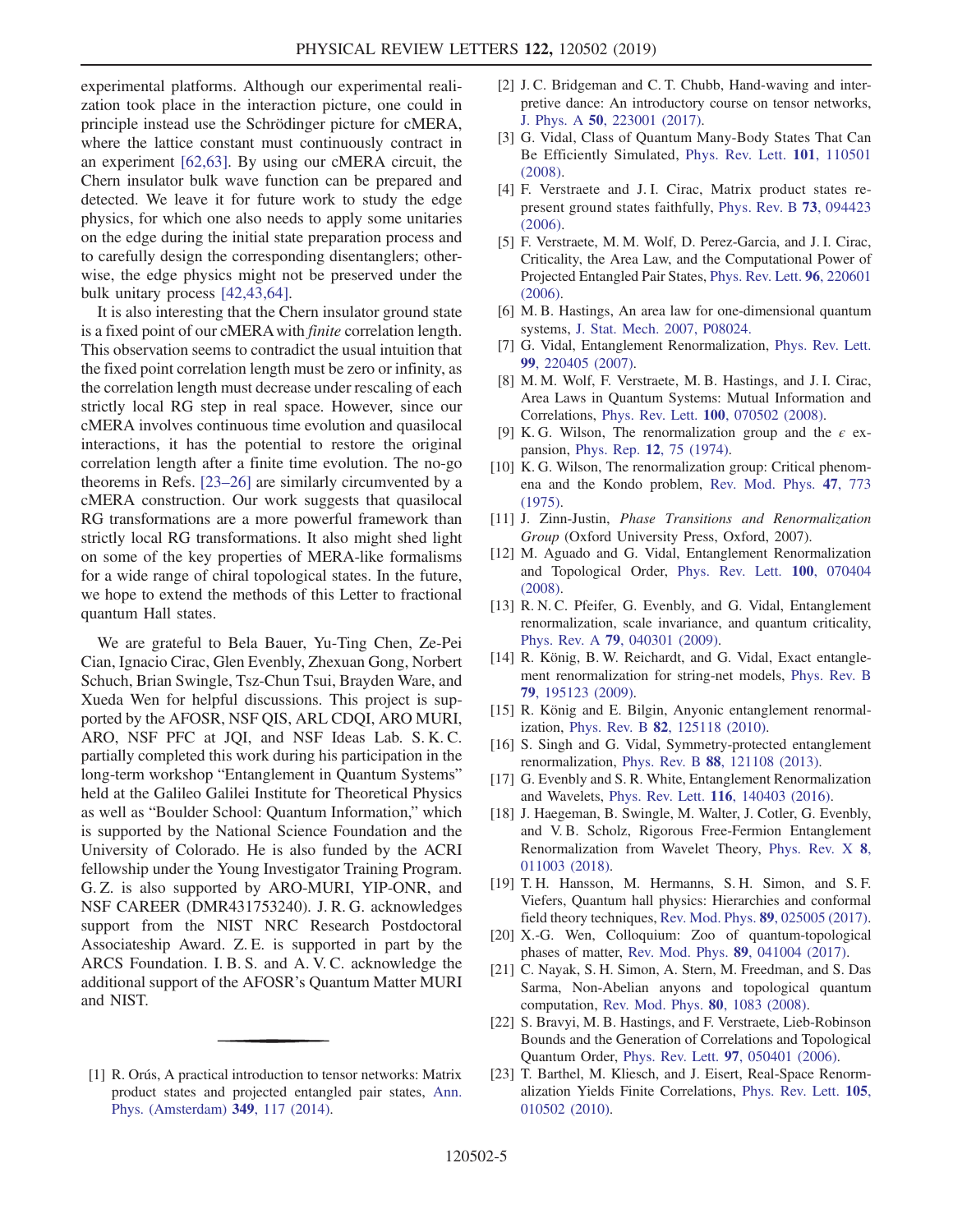- [24] J. Dubail and N. Read, Tensor network trial states for chiral topological phases in two dimensions and a no-go theorem in any dimension, Phys. Rev. B 92[, 205307 \(2015\).](https://doi.org/10.1103/PhysRevB.92.205307)
- <span id="page-5-6"></span>[25] T. B. Wahl, H. H. Tu, N. Schuch, and J. I. Cirac, Projected Entangled-Pair States can Describe Chiral Topological States, Phys. Rev. Lett. 111[, 236805 \(2013\).](https://doi.org/10.1103/PhysRevLett.111.236805)
- [26] Z. Li and R. S. K. Mong, Entanglement renormalization for chiral topological phases, [arXiv:1703.00464.](http://arXiv.org/abs/1703.00464)
- <span id="page-5-0"></span>[27] J. Haegeman, T. J. Osborne, H. Verschelde, and F. Verstraete, Entanglement Renormalization for Quantum Fields in Real Space, Phys. Rev. Lett. 110[, 100402 \(2013\).](https://doi.org/10.1103/PhysRevLett.110.100402)
- <span id="page-5-1"></span>[28] Q. Hu and G. Vidal, Spacetime Symmetries and Conformal Data in the Continuous Multiscale Entanglement Renormalization Ansatz, [Phys. Rev. Lett.](https://doi.org/10.1103/PhysRevLett.119.010603) 119, 010603 [\(2017\).](https://doi.org/10.1103/PhysRevLett.119.010603)
- <span id="page-5-2"></span>[29] B. A. Bernevig, T. L. Hughes, and S.-C. Zhang, Quantum spin hall effect and topological phase transition in HgTe quantum wells, Science 314[, 1757 \(2006\).](https://doi.org/10.1126/science.1133734)
- <span id="page-5-3"></span>[30] X. Wen, G. Y. Cho, P. L. S. Lopes, Y. Gu, X. L. Oi, and S. Ryu, Holographic entanglement renormalization of topological insulators, Phys. Rev. B 94[, 075124 \(2016\)](https://doi.org/10.1103/PhysRevB.94.075124).
- <span id="page-5-4"></span>[31] B. Swingle and J. McGreevy, Renormalization group constructions of topological quantum liquids and beyond, Phys. Rev. B 93[, 045127 \(2016\).](https://doi.org/10.1103/PhysRevB.93.045127)
- <span id="page-5-5"></span>[32] Y. Huang and J. E. Moore, Neural network representation of tensor network and chiral states, [arXiv:1701.06246](http://arXiv.org/abs/1701.06246).
- [33] R. Kaubruegger, L. Pastori, and J.C. Budich, Chiral topological phases from artificial neural networks, [Phys.](https://doi.org/10.1103/PhysRevB.97.195136) Rev. B 97[, 195136 \(2018\).](https://doi.org/10.1103/PhysRevB.97.195136)
- [34] I. Glasser, N. Pancotti, M. August, I. D. Rodriguez, and J. I. Cirac, Neural-Network Quantum States, String-Bond States, and Chiral Topological States, [Phys. Rev. X](https://doi.org/10.1103/PhysRevX.8.011006) 8, 011006 [\(2018\).](https://doi.org/10.1103/PhysRevX.8.011006)
- [35] T. B. Wahl, S. T. Haßler, H. H. Tu, J. I. Cirac, and N. Schuch, Symmetries and boundary theories for chiral projected entangled pair states, [Phys. Rev. B](https://doi.org/10.1103/PhysRevB.90.115133) 90, 115133 [\(2014\).](https://doi.org/10.1103/PhysRevB.90.115133)
- [36] D. Poilblanc, J. I. Cirac, and N. Schuch, Chiral topological spin liquids with projected entangled pair states, [Phys. Rev.](https://doi.org/10.1103/PhysRevB.91.224431) <sup>B</sup> 91[, 224431 \(2015\).](https://doi.org/10.1103/PhysRevB.91.224431)
- [37] D. Poilblanc, N. Schuch, and I. Affleck,  $SU(2)_1$  chiral edge modes of a critical spin liquid, [Phys. Rev. B](https://doi.org/10.1103/PhysRevB.93.174414) 93, 174414 [\(2016\).](https://doi.org/10.1103/PhysRevB.93.174414)
- <span id="page-5-7"></span>[38] M. P. Zaletel and R. S. K. Mong, Exact matrix product states for quantum Hall wave functions, [Phys. Rev. B](https://doi.org/10.1103/PhysRevB.86.245305) 86, 245305 [\(2012\).](https://doi.org/10.1103/PhysRevB.86.245305)
- <span id="page-5-8"></span>[39] P. Schmoll and R. Orús, Kitaev honeycomb tensor networks: Exact unitary circuits and applications, [Phys. Rev. B](https://doi.org/10.1103/PhysRevB.95.045112) 95[, 045112 \(2017\).](https://doi.org/10.1103/PhysRevB.95.045112)
- [40] M. Nozaki, S. Ryu, and T. Takayanagi, Holographic geometry of entanglement renormalization in quantum field theories, [J. High Energy Phys. 10 \(2012\) 193.](https://doi.org/10.1007/JHEP10(2012)193)
- <span id="page-5-9"></span>[41] In the cMERA literature, a momentum cutoff  $\Lambda$  is typically provided [\[27,30\]](#page-5-0). With a finite cutoff, the UV state generated by a cMERA circuit approximates the ground state of the Hamiltonian up to  $O(1/\Lambda)$  corrections. Here, we work in the continuum limit  $\Lambda \to \infty$  to avoid this technical subtlety. In principle, these finite-Λ corrections can be worked out explicitly.
- <span id="page-5-13"></span>[42] M. D. Caio, N. R. Cooper, and M. J. Bhaseen, Quantum Quenches in Chern Insulators, [Phys. Rev. Lett.](https://doi.org/10.1103/PhysRevLett.115.236403) 115, 236403 [\(2015\).](https://doi.org/10.1103/PhysRevLett.115.236403)
- [43] L. D'Alessio and M. Rigol, Dynamical preparation of floquet chern insulators, [Nat. Commun.](https://doi.org/10.1038/ncomms9336) 6, 8336 (2015).<br>[44] See Supplemental Material at http://link.aps.or
- <span id="page-5-10"></span>Material at [http://link.aps.org/](http://link.aps.org/supplemental/10.1103/PhysRevLett.122.120502) [supplemental/10.1103/PhysRevLett.122.120502](http://link.aps.org/supplemental/10.1103/PhysRevLett.122.120502) for details on scale invariance as well as the experimental realization, which includes Refs. [45–52].
- [45] T. Fukuhara, A. Kantian, M. Endres, M. Cheneau, P. Schauß, S. Hild, D. Bellem, U. Schollwöck, T. Giamarchi, C. Gross, I. Bloch, and S. Kuhr, Quantum dynamics of a mobile spin impurity, Nat. Phys. 9[, 235 \(2013\)](https://doi.org/10.1038/nphys2561).
- [46] F. Nogrette, H. Labuhn, S. Ravets, D. Barredo, L. Béguin, A. Vernier, T. Lahaye, and A. Browaeys, Single-Atom Trapping in Holographic 2d Arrays of Microtraps with Arbitrary Geometries, Phys. Rev. X 4[, 021034 \(2014\).](https://doi.org/10.1103/PhysRevX.4.021034)
- [47] X. Zhang, M. Zhou, N. Chen, Q. Gao, C. Han, Y. Yao, P. Xu, S. Li, Y. Xu, Y. Jiang, Z. Bi, L. Ma, and X. Xu, Study on the clock-transition spectrum of cold 171 Yb ytterbium atoms, [Laser Phys. Lett.](https://doi.org/10.1088/1612-2011/12/2/025501) 12, 025501 (2015).
- [48] T. Kohno, M. Yasuda, K. Hosaka, H. Inaba, Y. Nakajima, and F.-L. Hong, One-dimensional optical lattice clock with a fermionic 171 Yb isotope, [Appl. Phys. Express](https://doi.org/10.1143/APEX.2.072501) 2, 072501 [\(2009\).](https://doi.org/10.1143/APEX.2.072501)
- [49] N. D. Lemke, A. D. Ludlow, Z. W. Barber, T. M. Fortier, S. A. Diddams, Y. Jiang, S. R. Jefferts, T. P. Heavner, T. E. Parker, and C. W. Oates, Spin-1/2 Optical Lattice Clock, Phys. Rev. Lett. 103[, 063001 \(2009\).](https://doi.org/10.1103/PhysRevLett.103.063001)
- [50] C. Y. Park, D.-H. Yu, W.-K. Lee, S. E. Park, E. B. Kim, S. K. Lee, J. W. Cho, T. H. Yoon, J. Mun, S. J. Park, T. Y. Kwon, and S.-B. Lee, Absolute frequency measurement of transition of  ${}^{1}S_{0}$   $(F = 1/2) – {}^{3}P_{0}(F = 1/2)$   ${}^{171}Yb$  atoms in a<br>one-dimensional optical lattice at KRISS Metrologia 50 one-dimensional optical lattice at KRISS, [Metrologia](https://doi.org/10.1088/0026-1394/50/2/119) 50, [119 \(2013\)](https://doi.org/10.1088/0026-1394/50/2/119).
- [51] A. Yamaguchi, Metastable state of ultracold and quantum degenerate Ytterbium atoms: High-resolution spectroscopy and cold collisions, Ph.D. thesis, Kyoto University, 2008.
- [52] U. Busch and K. A. Penson, Tight-binding electrons on open chains: Density distribution and correlations, [Phys.](https://doi.org/10.1103/PhysRevB.36.9271) Rev. B 36[, 9271 \(1987\)](https://doi.org/10.1103/PhysRevB.36.9271).
- <span id="page-5-11"></span>[53] D. L. Campbell, G. Juzeliunas, and I. B. Spielman, Realistic Rashba and Dresselhaus spin-orbit coupling for neutral atoms, Phys. Rev. A 84[, 025602 \(2011\).](https://doi.org/10.1103/PhysRevA.84.025602)
- [54] D. L. Campbell and I. B. Spielman, Rashba realization: Raman with RF, New J. Phys. 18[, 033035 \(2016\)](https://doi.org/10.1088/1367-2630/18/3/033035).
- [55] L. Huang, Z. Meng, P. Wang, P. Peng, S.-L. Zhang, L. Chen, D. Li, Q. Zhou, and J. Zhang, Experimental realization of a two-dimensional synthetic spin-orbit coupling in ultracold Fermi gases, Nat. Phys. 12[, 540 \(2016\).](https://doi.org/10.1038/nphys3672)
- <span id="page-5-12"></span>[56] V. Galitski and I.B. Spielman, Spin-orbit coupling in quantum gases, [Nature \(London\)](https://doi.org/10.1038/nature11841) 494, 49 (2013).
- [57] P. Hauke, M. Lewenstein, and A. Eckardt, Tomography of Band Insulators from Quench Dynamics, [Phys. Rev. Lett.](https://doi.org/10.1103/PhysRevLett.113.045303) 113[, 045303 \(2014\).](https://doi.org/10.1103/PhysRevLett.113.045303)
- [58] E. Alba, X. Fernandez-Gonzalvo, J. Mur-Petit, J. K. Pachos, and J. J. Garcia-Ripoll, Seeing Topological Order in Timeof-Flight Measurements, [Phys. Rev. Lett.](https://doi.org/10.1103/PhysRevLett.107.235301) 107, 235301 [\(2011\).](https://doi.org/10.1103/PhysRevLett.107.235301)